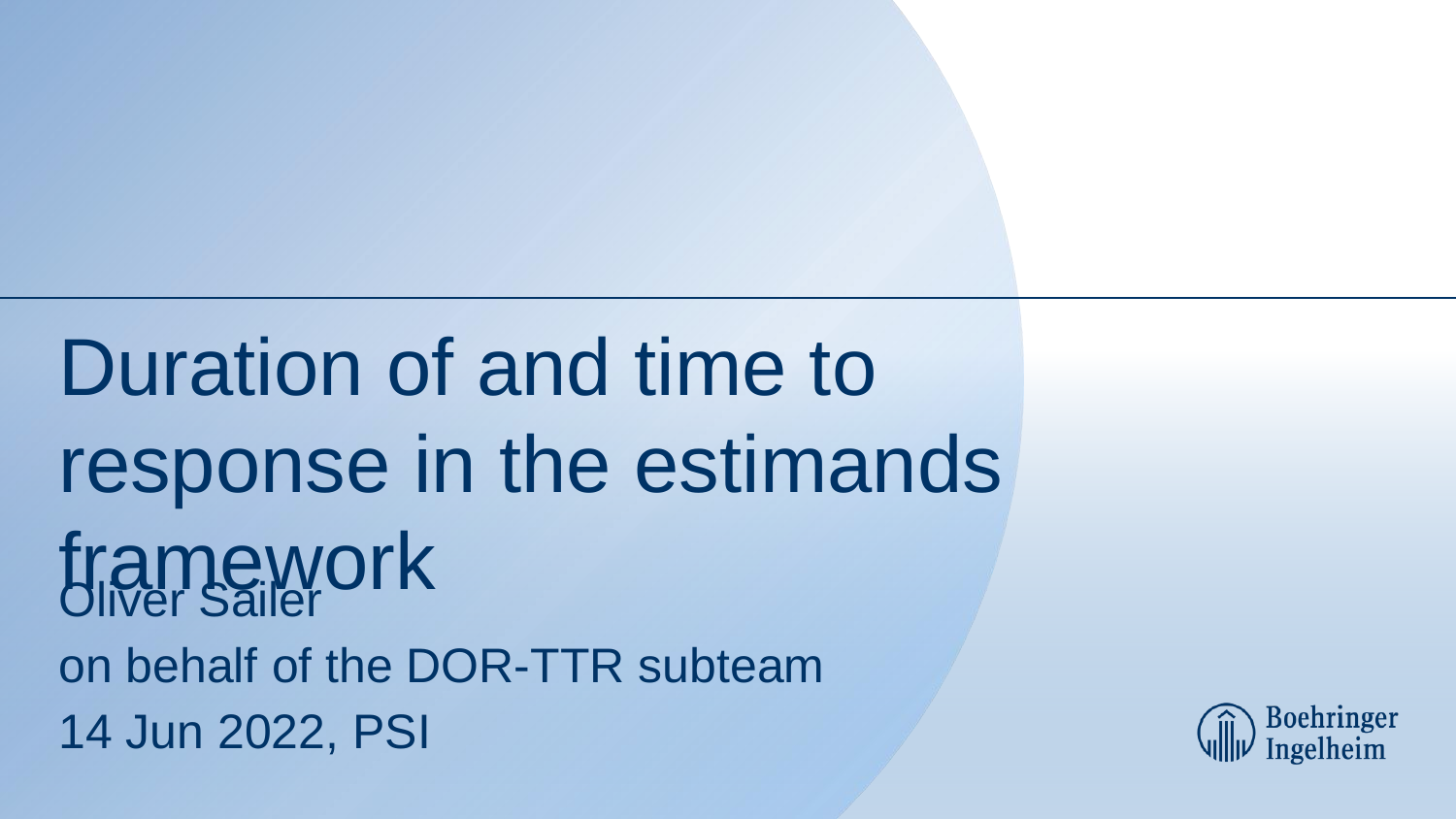# DOR-TTR subteam

- The *Estimands in Oncology* working group founded a subteam on duration of response (**DOR**) and time to response (**TTR**)
- Members:
	-
	-
	-
	- Alexander Todd (AstraZeneca) Stephen Corson (Phastar)
	- Oliver Sailer (BI)
- Hans-Jochen Weber (Novartis) Steven Sun (Johnson&Johnson)
- Francois Mercier (Roche) Satrajit Roychoudhury (Pfizer)
- Jiang Li (Beigene)  $-$  Godwin Yung (Genentech)
	-

• This presentation summarizes the views of the subteam on how to embed DOR and TTR into the estimands framework

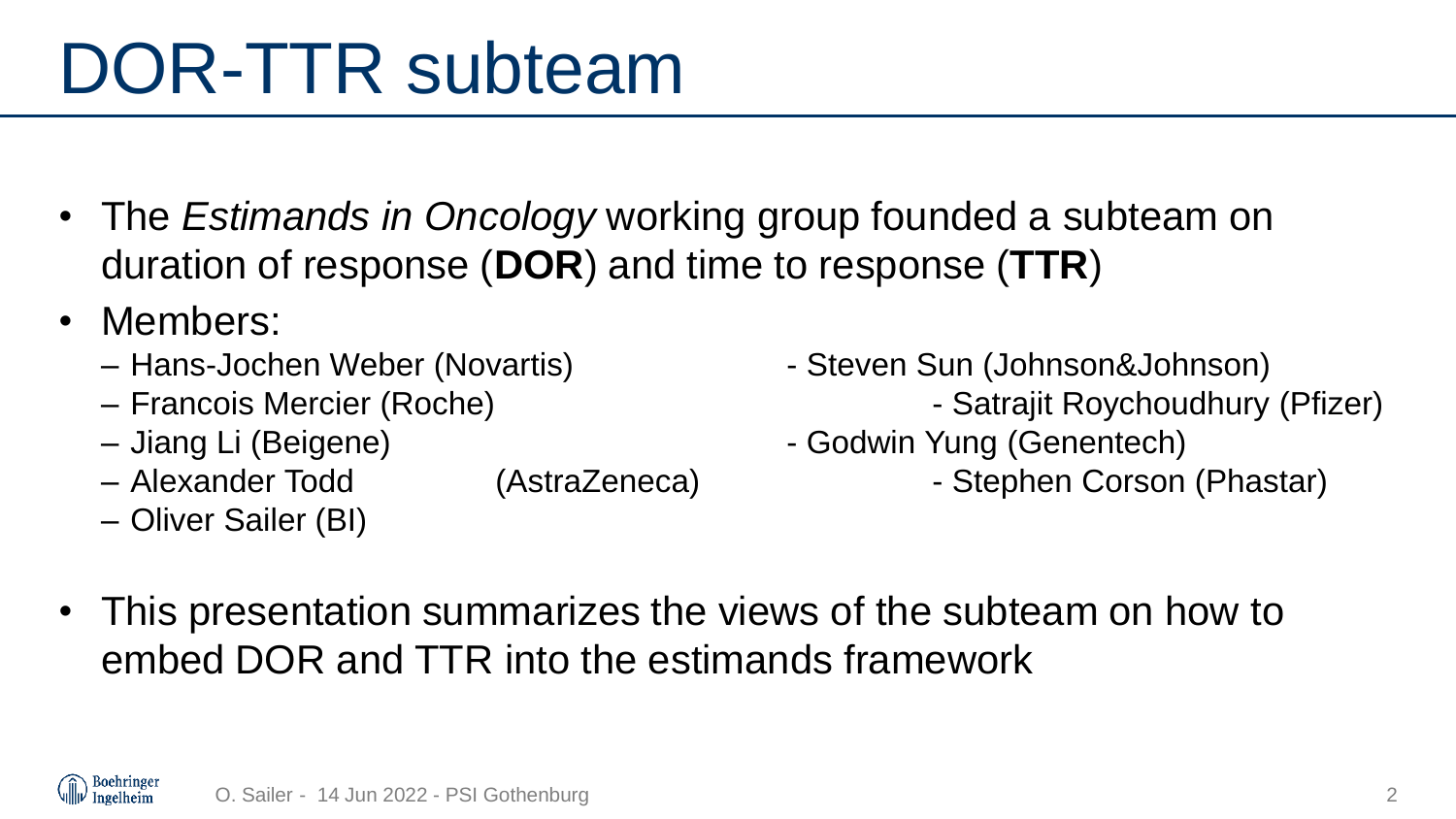# Background

- DOR and TTR are supportive / descriptive endpoints
- Add to response analysis in Oncology
- Historically, analysis defined without explicit consideration of clinical research question or underlying assumptions
	- E.g. censoring rules for DOR simply copied from Progression-free survival (PFS)
- Subteam explores how to embed DOR and TTR into estimands framework
- White paper draft

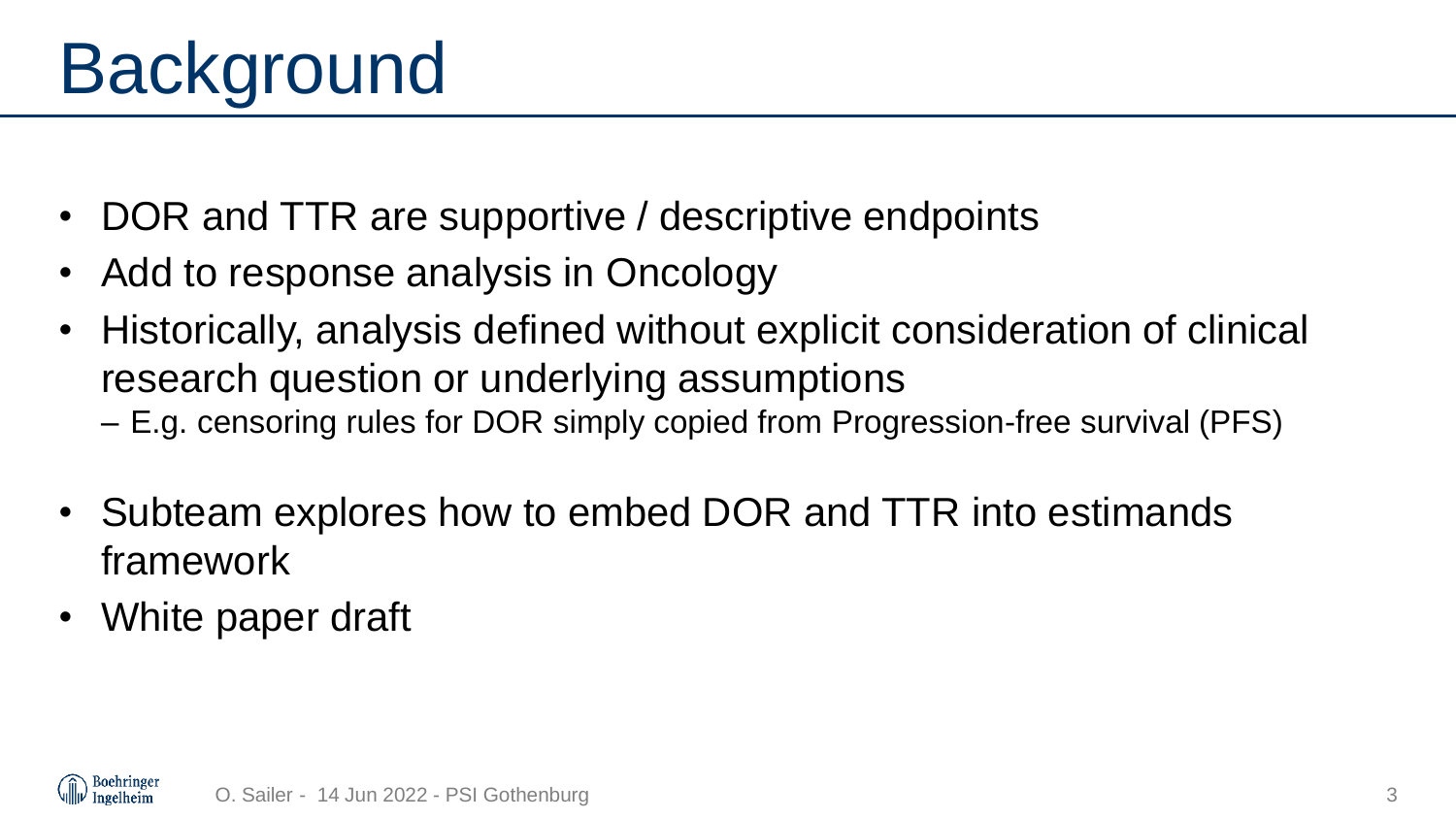## Response related endpoints

- Most important in single arm setting, also used in RCT
- In Oncology, typically no spontaneous response – Response in single arm trial attributed to experimental therapy
- Further description of response by DOR and TTR



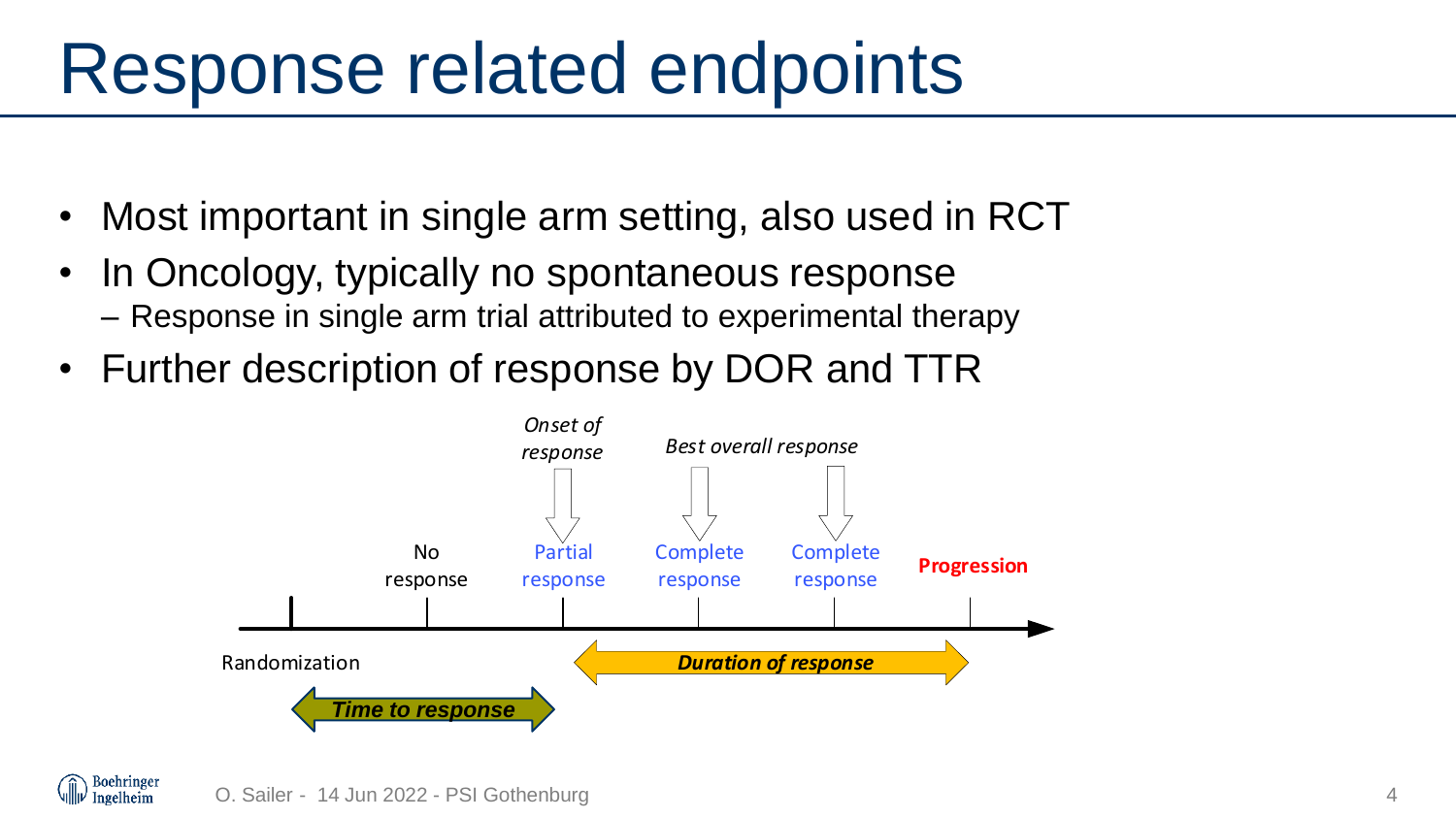# Duration of response\*

- Time from onset of response to progression or death, whichever occurs earlier (Eisenhauer et al. 2009 Eur J Cancer 45:228-247)
- If response ongoing at end of study, last assessment that indicates absence of progression is considered
- Analysed in conjunction with objective response (ORR)
- Used as characterization of **quality of responses** as **non-transient**
- **Conditional** on being a responder (conditional DOR, cDOR)
- "Not only does the new treatment have an ORR of 40% but the responses are also long-lasting. The median DOR among responders was 7 months"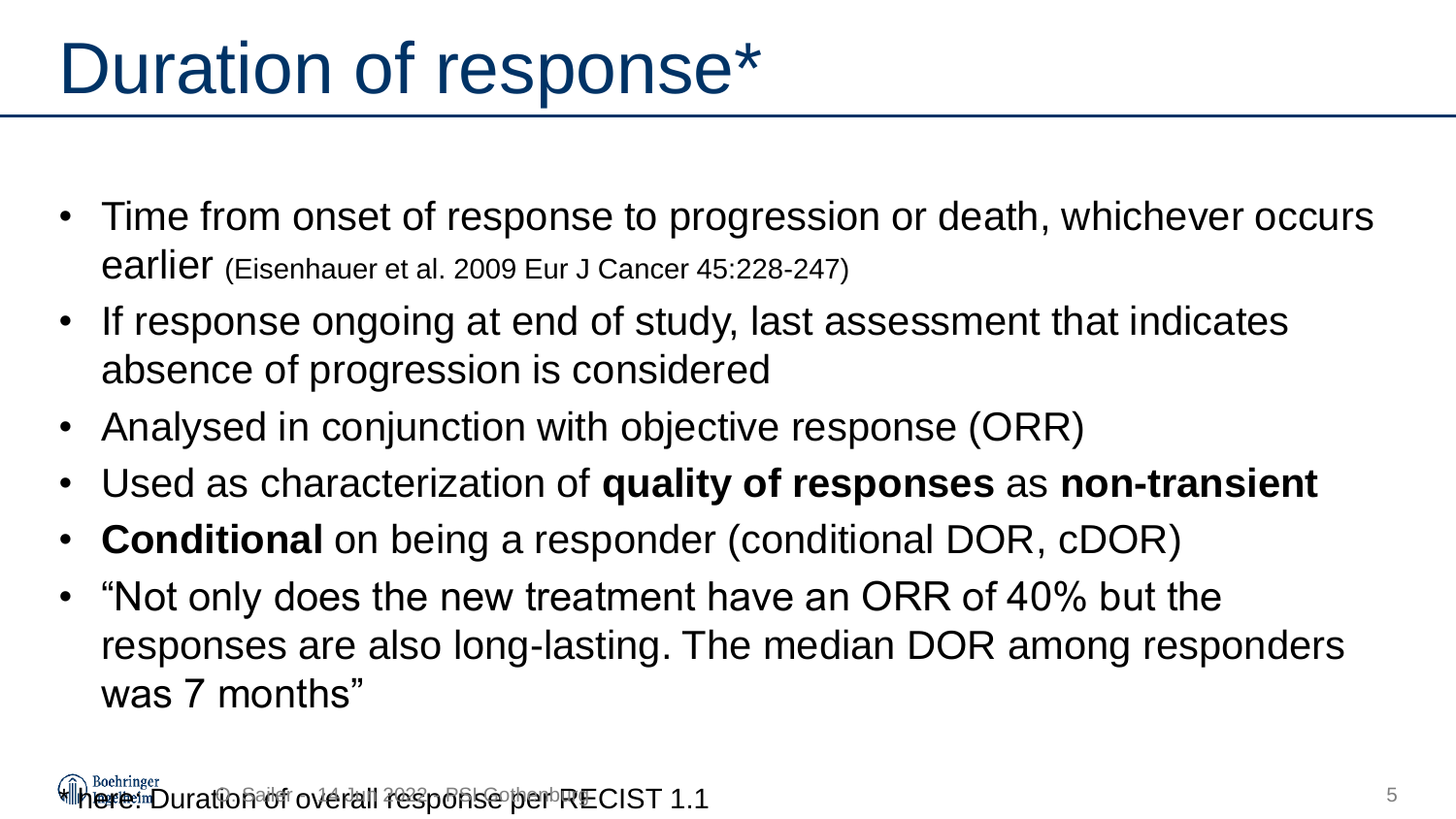## DOR estimand

| Attribute/<br><b>Question</b> | <b>Estimand reconstructed from traditional analysis</b>                                                                                                                                                        |   |
|-------------------------------|----------------------------------------------------------------------------------------------------------------------------------------------------------------------------------------------------------------|---|
| Question                      | Among responders from population P treated with T, what is the<br>median time from response to progression or death, regardless of<br>treatment discontinuation but assuming absence of subsequent<br>therapy? |   |
| Treatment                     | Treatment condition of interest (and comparator where applicable)                                                                                                                                              |   |
| Population                    | Patients who meet the I/E criteria and who respond to treatment                                                                                                                                                |   |
| Endpoint                      | Time from response to progression or death                                                                                                                                                                     |   |
| Summary<br>measure            | <b>Median</b>                                                                                                                                                                                                  |   |
| Intercurrent<br>events        | • Treatment discontinuation: treatment policy<br>• Subsequent therapy: hypothetical strategy                                                                                                                   |   |
| Boehringer<br>Ingelheim       | O. Sailer - 14 Jun 2022 - PSI Gothenburg                                                                                                                                                                       | 6 |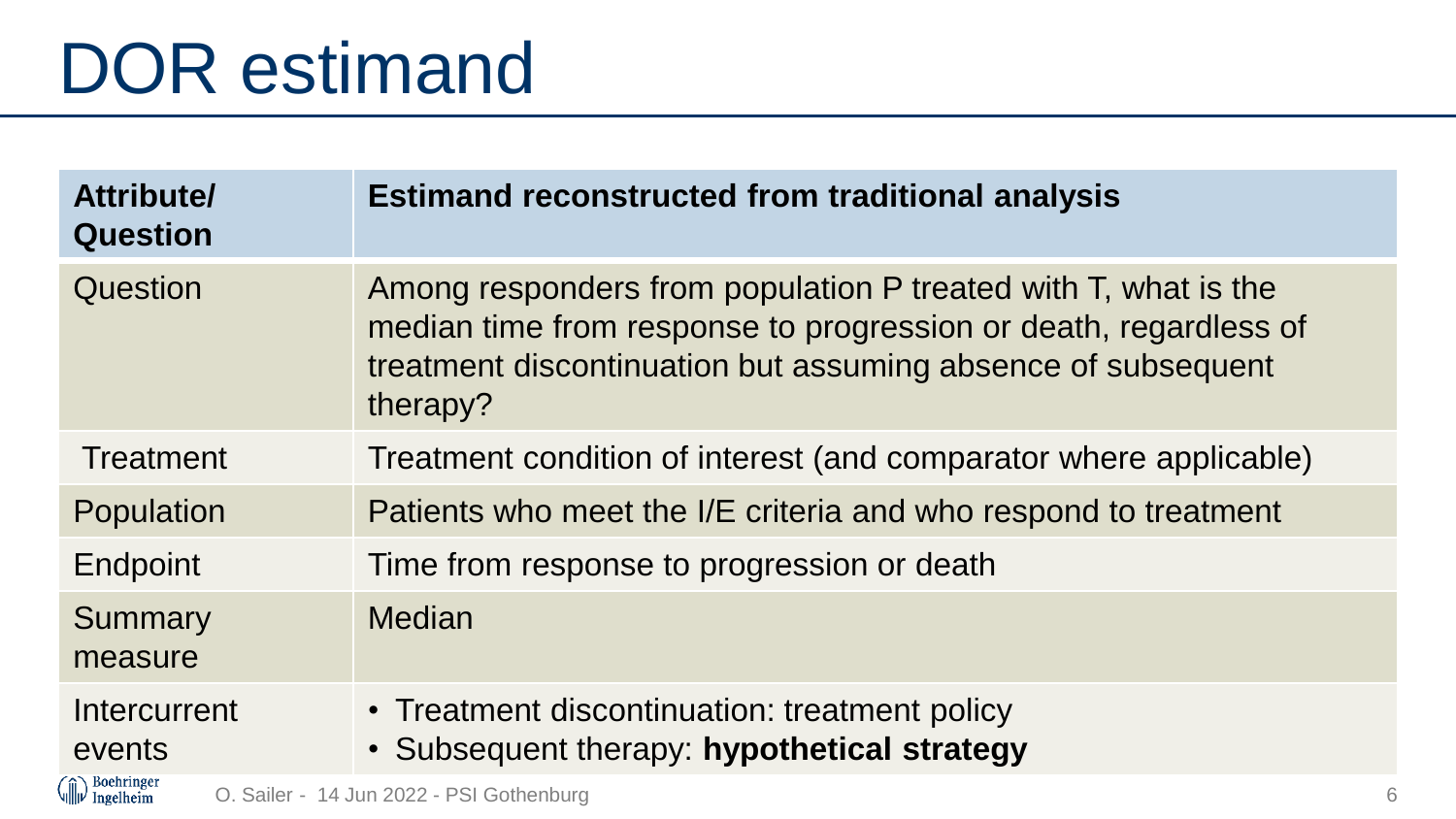# DOR estimand: intercurrent event

| Attribute/<br><b>Question</b> | <b>Traditional estimand</b>                                                                                                                         | Alternative estimand copying over<br>censoring rule from "EMA" PFS analysis                                                   |
|-------------------------------|-----------------------------------------------------------------------------------------------------------------------------------------------------|-------------------------------------------------------------------------------------------------------------------------------|
| Question                      | Among responders, median time from<br>response to PD/death, regardless of treatment<br>disc. but assuming absence of subseq.<br>therapy?            | Among responders, median time from<br>response to PD/death, regardless of treatment<br>discontinuation or subsequent therapy? |
| <b>Treatment</b>              | Treatment condition of interest / comparator                                                                                                        | Treatment condition of interest / comparator                                                                                  |
| Population                    | Patients who meet the I/E criteria and who<br>respond to treatment                                                                                  | Patients who meet the I/E criteria and who<br>respond to treatment                                                            |
| Endpoint                      | Time from response to progression or death                                                                                                          | Time from response to progression or death                                                                                    |
| Summary                       | <b>Median</b>                                                                                                                                       | <b>Median</b>                                                                                                                 |
| Intercurrent                  | • Treatment disc.: treatment policy<br>events reating the Subseq, therapy: hypothetical strategy to interest with effect of subseq. therapy therapy | • Treatment disc.: treatment policy                                                                                           |

• Don't simply copy over censoring rules from PFS, focus on scientific question

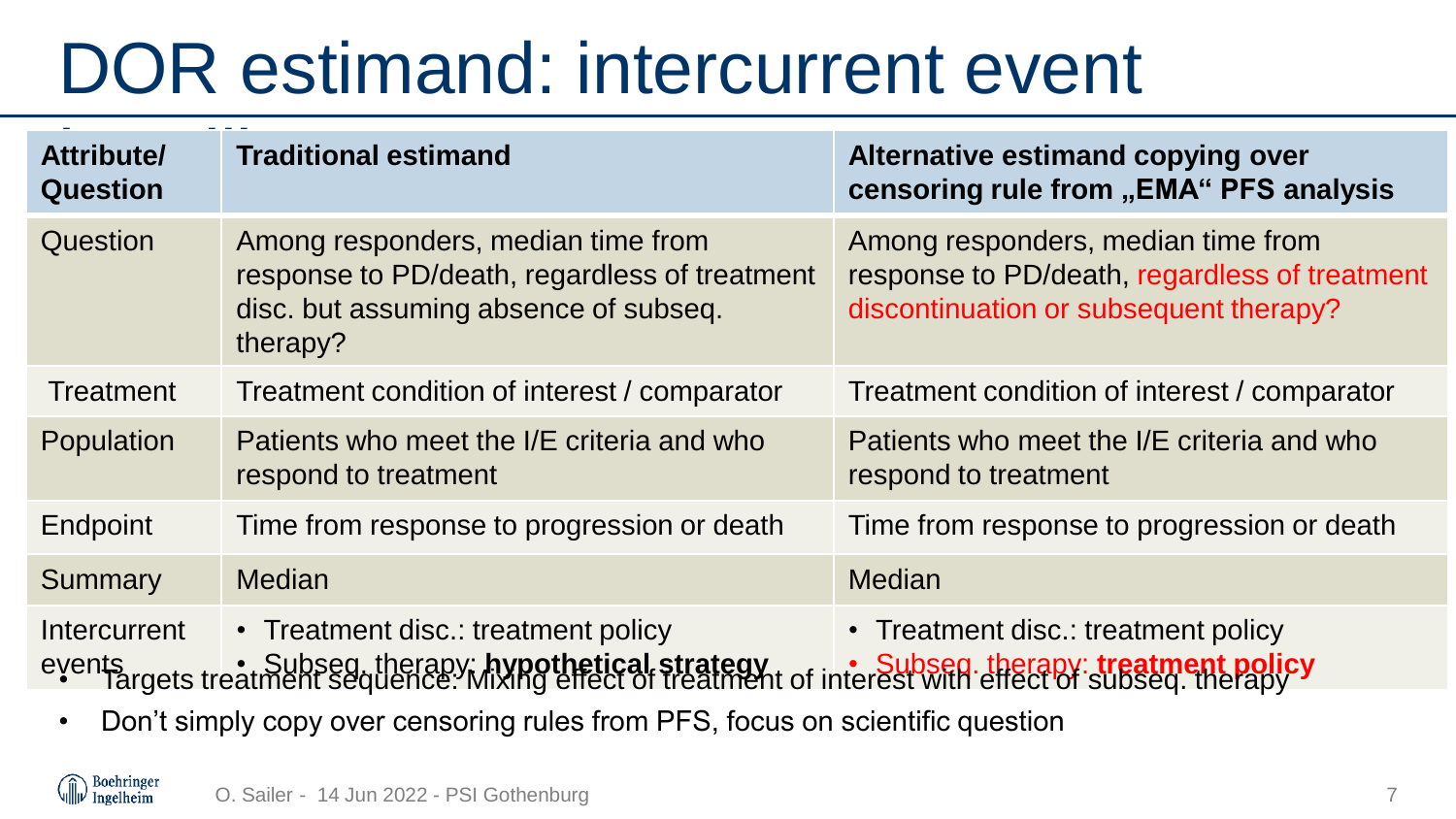# DOR estimand: intercurrent event

| Attribute/<br><b>Question</b> | <b>Traditional estimand</b>                                                                                                                                                         | Alternative estimand targeting treatment<br>failure / clinical progression                                                    |
|-------------------------------|-------------------------------------------------------------------------------------------------------------------------------------------------------------------------------------|-------------------------------------------------------------------------------------------------------------------------------|
| Question                      | Among responders, median time from<br>response to PD/death, regardless of treatment<br>disc. but assuming absence of subseq.<br>therapy?                                            | Among responders, median time from<br>response to PD/death or subsequent therapy,<br>regardless of treatment discontinuation? |
| <b>Treatment</b>              | Treatment condition of interest / comparator                                                                                                                                        | Treatment condition of interest / comparator                                                                                  |
| Population                    | Patients who meet the I/E criteria and who<br>respond to treatment                                                                                                                  | Patients who meet the I/E criteria and who<br>respond to treatment                                                            |
| Endpoint                      | Time from response to progression or death                                                                                                                                          | Time from response to progression, death or<br>start of subsequent therapy                                                    |
| Summary                       | <b>Median</b>                                                                                                                                                                       | <b>Median</b>                                                                                                                 |
| Intercurrent<br>events        | • Treatment disc.: treatment policy<br>• Subseq. therapy: hypothetical strategy<br>Start of oubcoguant tharany as pogotive quant for treatment of interest becomes part of opdpoint | • Treatment disc.: treatment policy<br>• Subseq. therapy: composite strategy                                                  |

• Start of subsequent therapy as negative event for treatment of interest becomes part of endpoint

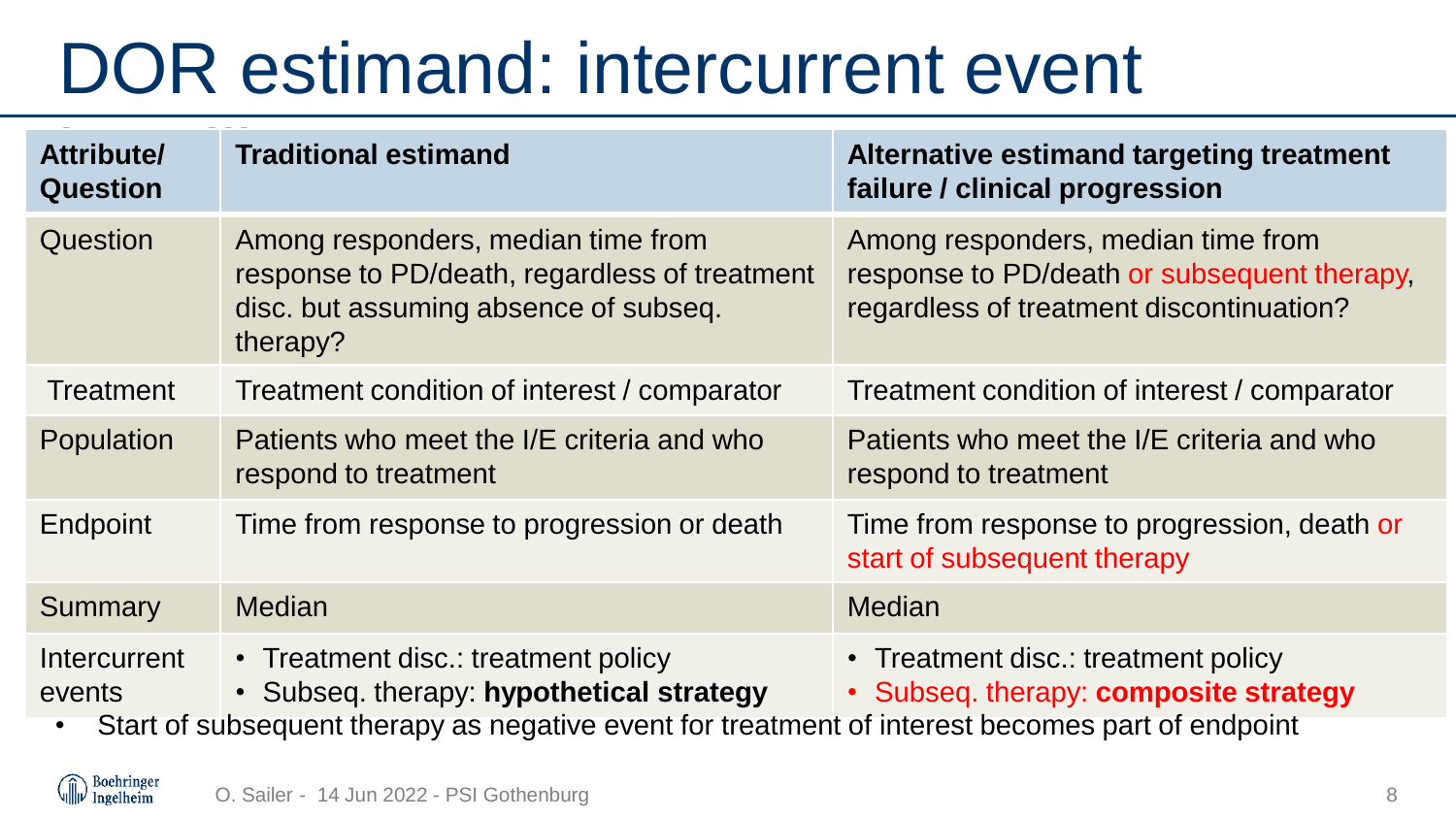## DOR to characterize responses

*Patient level preference*

• Between two drugs to which patient responds, prefers that with longer DOR (all other things being equal)

*Population level preference*

- For drugs with different ORR, trade-off between response rate & cDOR not apparent
- Even if ORR & median cDOR same for two drugs, efficacy might be different
	- E.g. treatments A, B both have ORR=40% but responders are in different subgroups of patients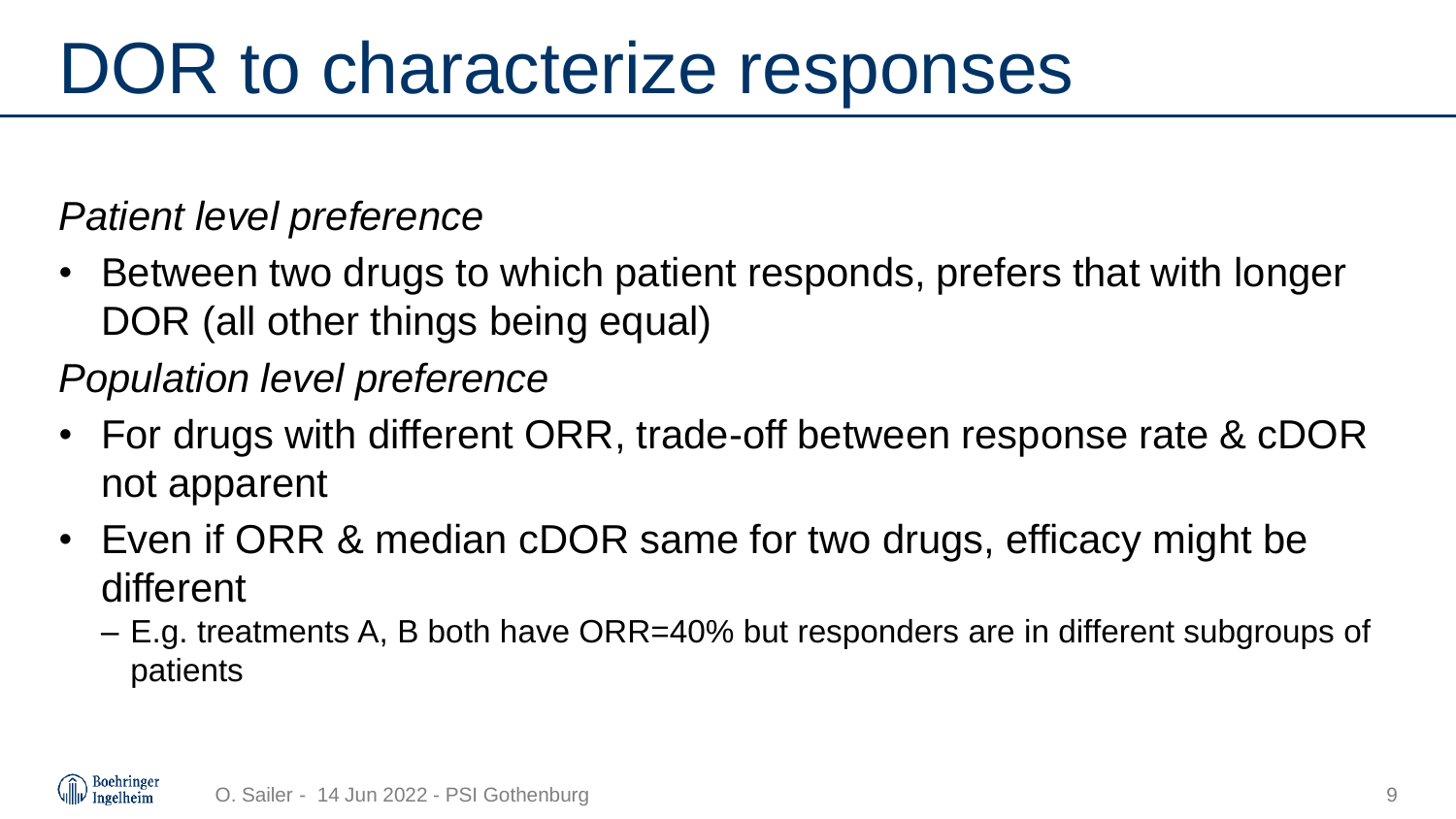## Alternative characterizations: EDOR

- Since conditional on response, comparison of cDOR between arms not meaningful
- Combine ORR and cDOR in a single **unconditional mean DOR** (expected DOR, **EDOR**)
- Analyse via **probability of being in response function (PBRF)** (Ellis 2008 CCT 29 456-465)
	- Area under PBRF = EDOR
	- Comparison via ratio of EDORs
- Patient level: unconditional DOR=0 if non-responder, else =cDOR
- EDOR more informative than ORR + cDOR? (Huang et al. 2020 Ann Intern Med 173: 368-374)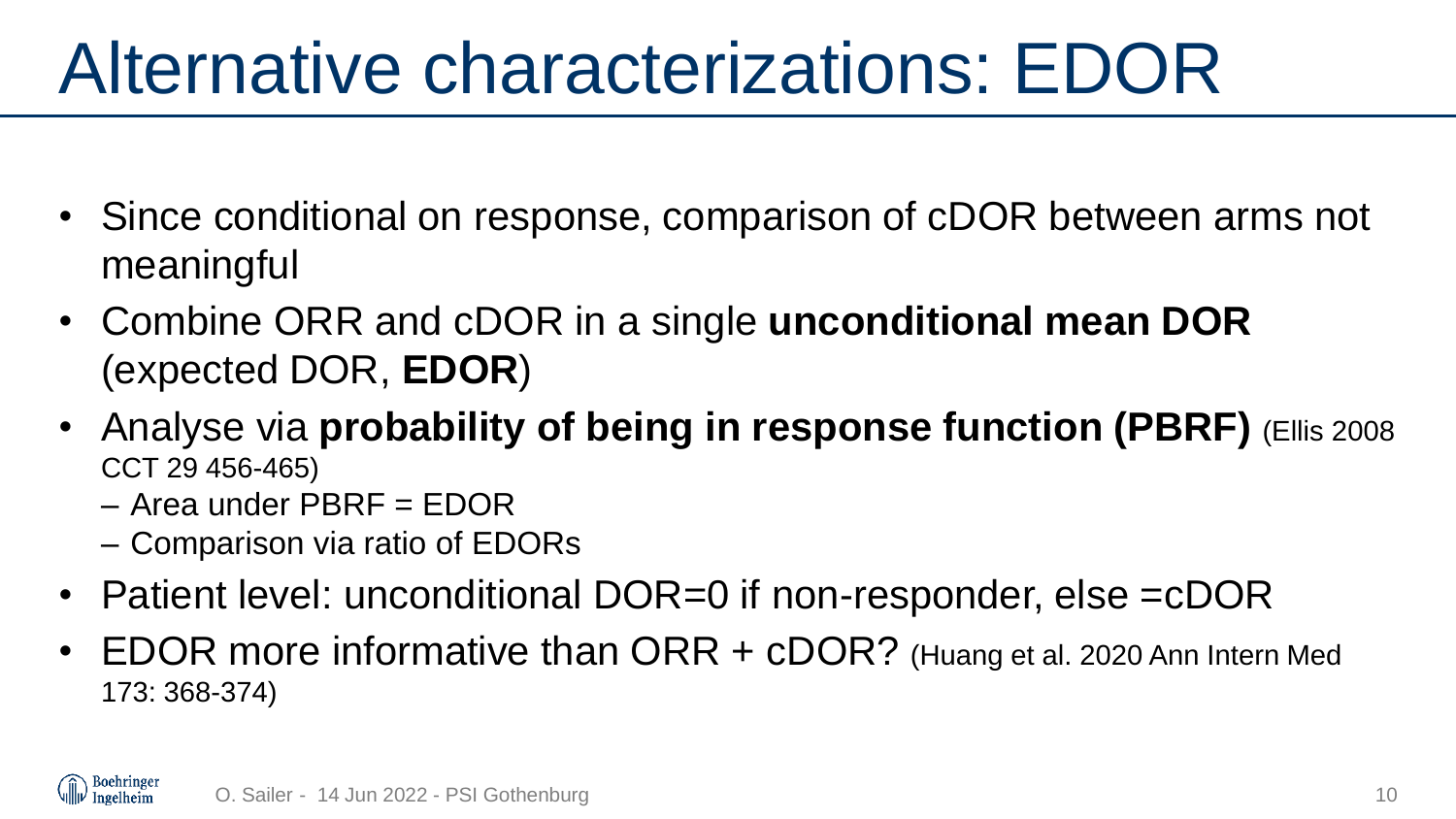## Alternative characterizations: EDOR

- Multistate model for patient journey
- Model allows for analysis of TTR, unconditional DOR, cDOR, EDOR, PFS and conditional ORR (cORR) for every time point t

– But not the unconditional ORR

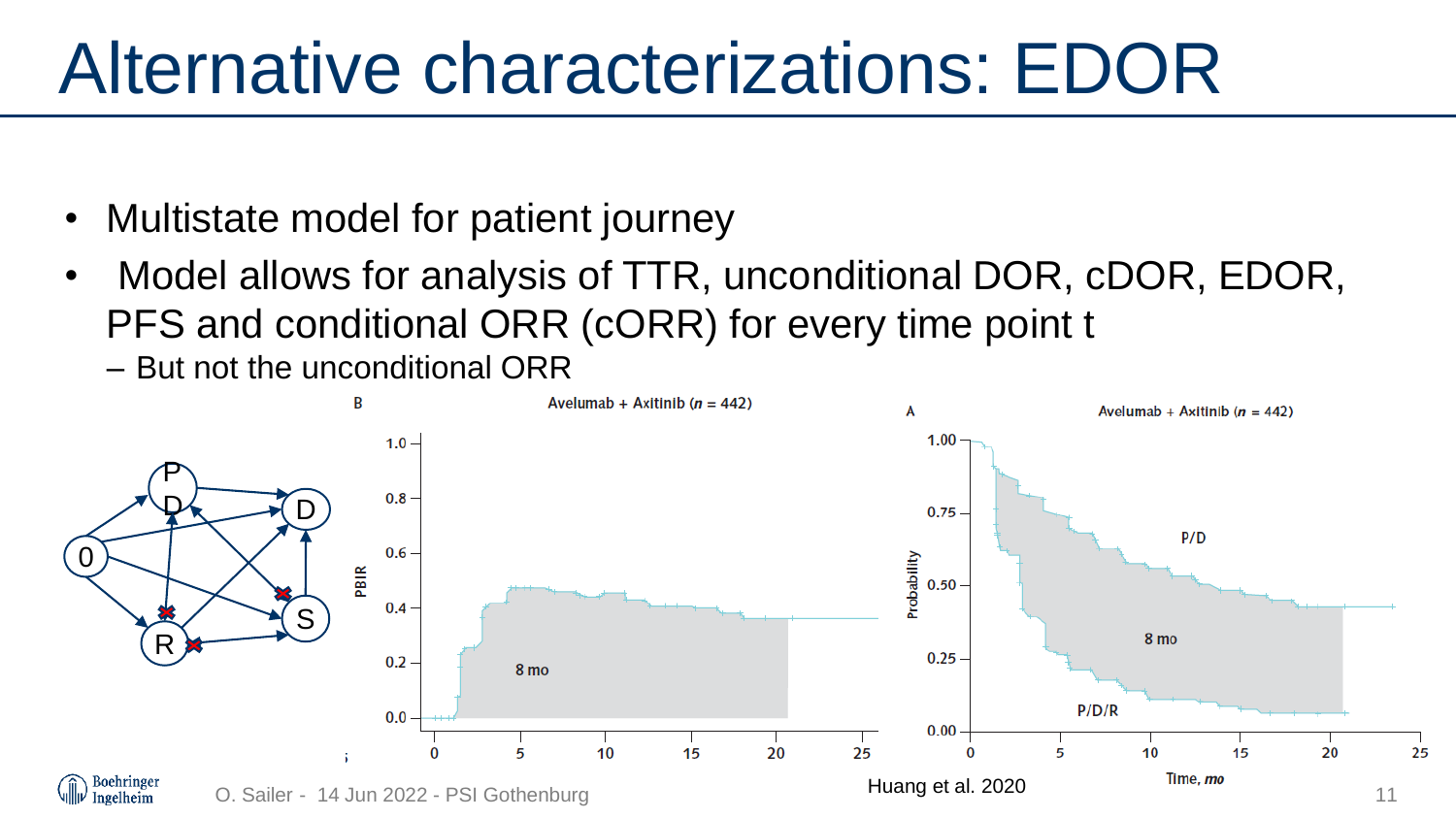## EDOR estimand

| Attribute/<br><b>Question</b> | <b>Traditional cDOR estimand</b>                                                                                                         | Alternative estimand targeting mean time<br>in response                                                             |
|-------------------------------|------------------------------------------------------------------------------------------------------------------------------------------|---------------------------------------------------------------------------------------------------------------------|
| Question                      | Among responders, median time from<br>response to PD/death, regardless of treatment<br>disc. but assuming absence of subseq.<br>therapy? | What is the expected time in response,<br>regardless of treatment disc. but assuming<br>absence of subseq. therapy? |
| Treatment                     | Treatment condition of interest / comparator                                                                                             | Treatment condition of interest / comparator                                                                        |
| Population                    | Patients who meet the I/E criteria and who<br>respond to treatment                                                                       | Patients who meet the I/E criteria and who<br>respond to treatment                                                  |
| Endpoint                      | Time from response to progression or death                                                                                               | Time in response (0 for non-responders)                                                                             |
| Summary                       | <b>Median</b>                                                                                                                            | <b>Expected value</b>                                                                                               |
| Intercurrent<br>events        | • Treatment disc.: treatment policy<br>· Subseq. therapy: hypothetical strategy<br>Same analysis set in treatment comparisons            | • Treatment disc.: treatment policy<br>· Subseq. therapy: hypothetical strategy                                     |

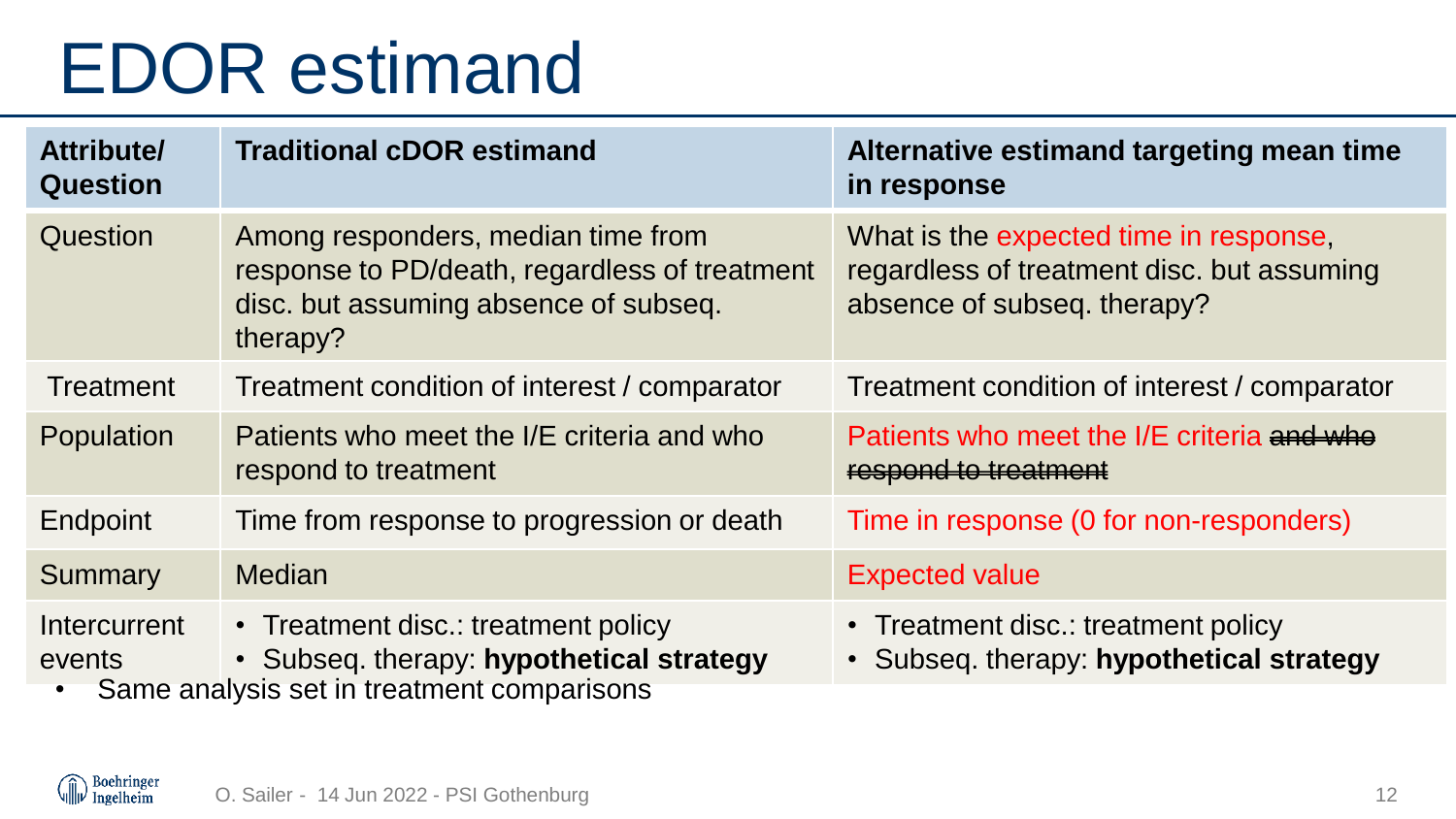## TTR estimand

| Attribute/<br><b>Question</b> | Traditional estimand (?)                                                                                       | <b>Alternative estimand</b>                                                                                                                      |
|-------------------------------|----------------------------------------------------------------------------------------------------------------|--------------------------------------------------------------------------------------------------------------------------------------------------|
| Question                      | Among responders w/o subseq. therapy,<br>what is the median time to response,<br>regardless of treatment disc. | Median time to response regardless of treatment<br>disc. but while patients have not yet suffered PD<br>or death or switched to subseq. therapy, |
| <b>Treatment</b>              | Treatment condition of interest / comparator                                                                   | Treatment condition of interest / comparator                                                                                                     |
| Population                    | Patients who meet the I/E criteria and who<br>respond to treatment w/o subseq. Therapy                         | Patients who meet the I/E criteria and who<br>respond to treatment                                                                               |
| Endpoint                      | Time from start of therapy to response                                                                         | Time from start of therapy to response                                                                                                           |
| Summary                       | <b>Median</b>                                                                                                  | <b>Median</b>                                                                                                                                    |
| Intercurrent<br>events        | • Treatment disc.: treatment policy<br>• PD, death, subseq. therapy: principal<br>stratum                      | • Treatment disc.: treatment policy<br>• PD, death, subseq. therapy: while-on-<br>treatment                                                      |

- Response to current treatment only possible before PD/death
- Traditional descriptive subset analysis vs. PS model vs. time to event analysis on population level

Boehringer<br>Ingelheim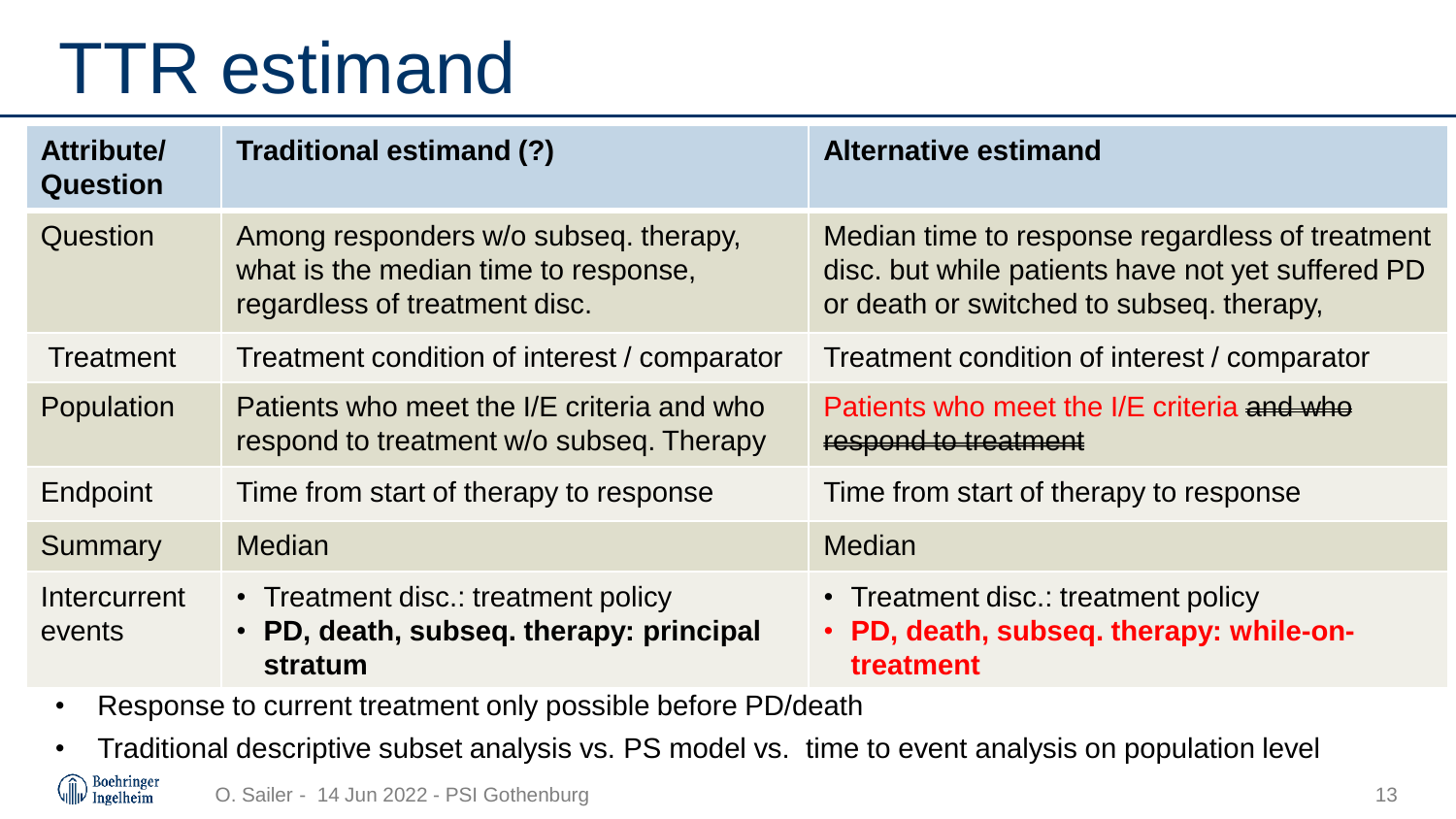## TTR estimand

| Attribute/<br><b>Question</b> | Traditional estimand (?)                                                                                       | <b>Alternative estimand</b>                                                                                                                                      |
|-------------------------------|----------------------------------------------------------------------------------------------------------------|------------------------------------------------------------------------------------------------------------------------------------------------------------------|
| Question                      | Among responders w/o subseq. therapy,<br>what is the median time to response,<br>regardless of treatment disc. | Proportion of patients with response regardless<br>of treatment disc. but while patients have not yet<br>suffered PD or death or switched to subseq.<br>therapy, |
| <b>Treatment</b>              | Treatment condition of interest / comparator                                                                   | Treatment condition of interest / comparator                                                                                                                     |
| Population                    | Patients who meet the I/E criteria and who<br>respond to treatment w/o subseq. Therapy                         | Patients who meet the I/E criteria and whe<br>respond to treatment                                                                                               |
| Endpoint                      | Time from start of therapy to response                                                                         | Response within t months                                                                                                                                         |
| Summary                       | <b>Median</b>                                                                                                  | Proportion                                                                                                                                                       |
| Intercurrent<br>events        | • Treatment disc.: treatment policy<br>• PD, death, subseq. therapy: principal<br>stratum                      | • Treatment disc.: treatment policy<br>PD, death, subseq. therapy: while-on-<br>$\bullet$<br>treatment                                                           |

• Response to current treatment only possible before PD/death

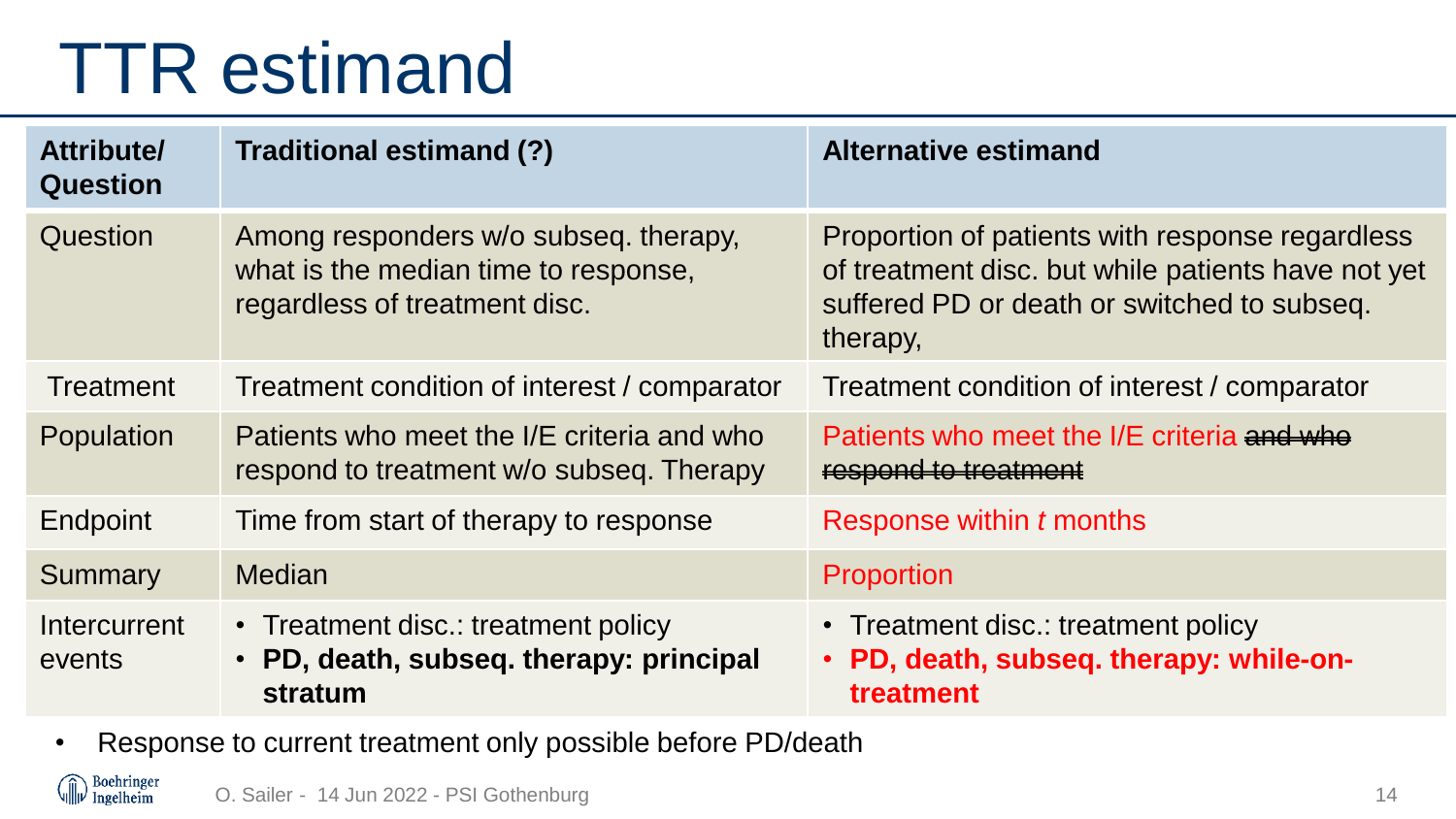# **Summary**

- DOR and TTR frequently reported
	- however protocols/ publications often do not describe the estimand (target of estimation)
- Different estimands can address very different clinical questions
	- Estimands should be described to facilitate proper interpretations
- We support the current practice of presenting ORR, DOR and TTR (among responders) together,
	- i.e. there is no clinically meaningful interpretation of (conditional) DOR and TTR if not presented together with ORR.
- Comparison of DOR between treatment groups should take ORR into account. Valid estimands available that integrate both aspects.
	- time in response (EMA, 2017), being in response at *t* months (Ellis, 2008; Garnett, 2013)